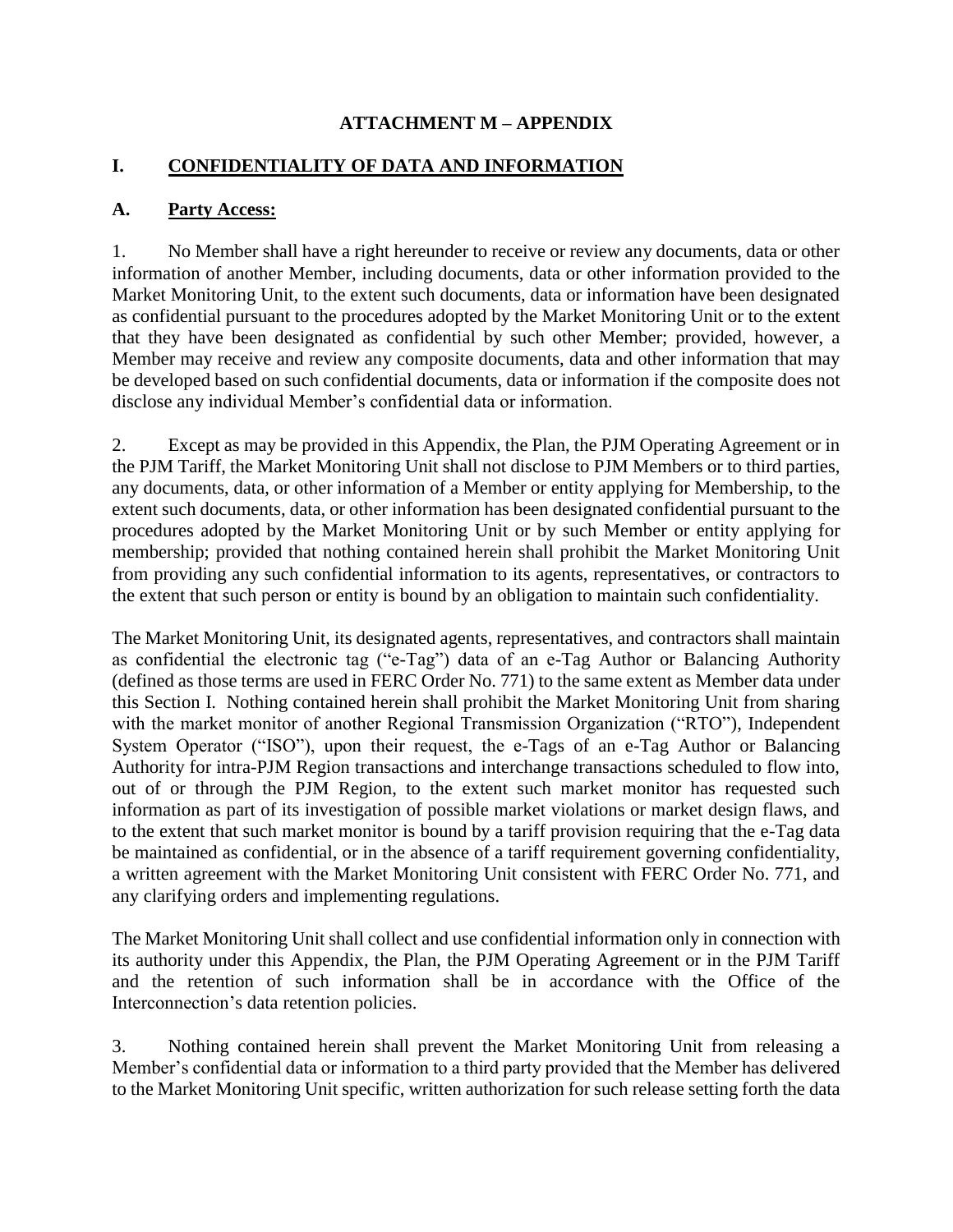or information to be released, to whom such release is authorized, and the period of time for which such release shall be authorized. The Market Monitoring Unit shall limit the release of a Member's confidential data or information to that specific authorization received from the Member. Nothing herein shall prohibit a Member from withdrawing such authorization upon written notice to the Market Monitoring Unit, who shall cease such release as soon as practicable after receipt of such withdrawal notice.

4. Reciprocal provisions to this Section I hereof, delineating the confidentiality requirements of the Office of the Interconnection and PJM members, are set forth in Section 18.17 of the PJM Operating Agreement.

## **B. Required Disclosure:**

1. Notwithstanding anything in the foregoing section to the contrary, and subject to the provisions of Section I.C below, if the Market Monitoring Unit is required by applicable law, order, or in the course of administrative or judicial proceedings, to disclose to third parties, information that is otherwise required to be maintained in confidence pursuant to the PJM Tariff, PJM Operating Agreement, Attachment M or this Appendix, the Market Monitoring Unit may make disclosure of such information; provided, however, that as soon as the Market Monitoring Unit learns of the disclosure requirement and prior to making disclosure, the Market Monitoring Unit shall notify the affected Member or Members of the requirement and the terms thereof and the affected Member or Members may direct, at their sole discretion and cost, any challenge to or defense against the disclosure requirement. The Market Monitoring Unit shall cooperate with such affected Members to the maximum extent practicable to minimize the disclosure of the information consistent with applicable law. The Market Monitoring Unit shall cooperate with the affected Members to obtain proprietary or confidential treatment of such information by the person to whom such information is disclosed prior to any such disclosure.

2. Nothing in this Section I shall prohibit or otherwise limit the Market Monitoring Unit's use of information covered herein if such information was: (i) previously known to the Market Monitoring Unit without an obligation of confidentiality; (ii) independently developed by or for the Office of the Interconnection and/or the PJM Market Monitor using non-confidential information; (iii) acquired by the Office of the Interconnection and/or the PJM Market Monitor from a third party which is not, to the Office of the Market Monitoring Unit's knowledge, under an obligation of confidence with respect to such information; (iv) which is or becomes publicly available other than through a manner inconsistent with this Section I.

3. The Market Monitoring Unit shall impose on any contractors retained to provide technical support or otherwise to assist with the implementation of the Plan or this Appendix a contractual duty of confidentiality consistent with the Plan or this Appendix. A Member shall not be obligated to provide confidential or proprietary information to any contractor that does not assume such a duty of confidentiality, and the Market Monitoring Unit shall not provide any such information to any such contractor without the express written permission of the Member providing the information.

# **C. Disclosure to FERC and CFTC:**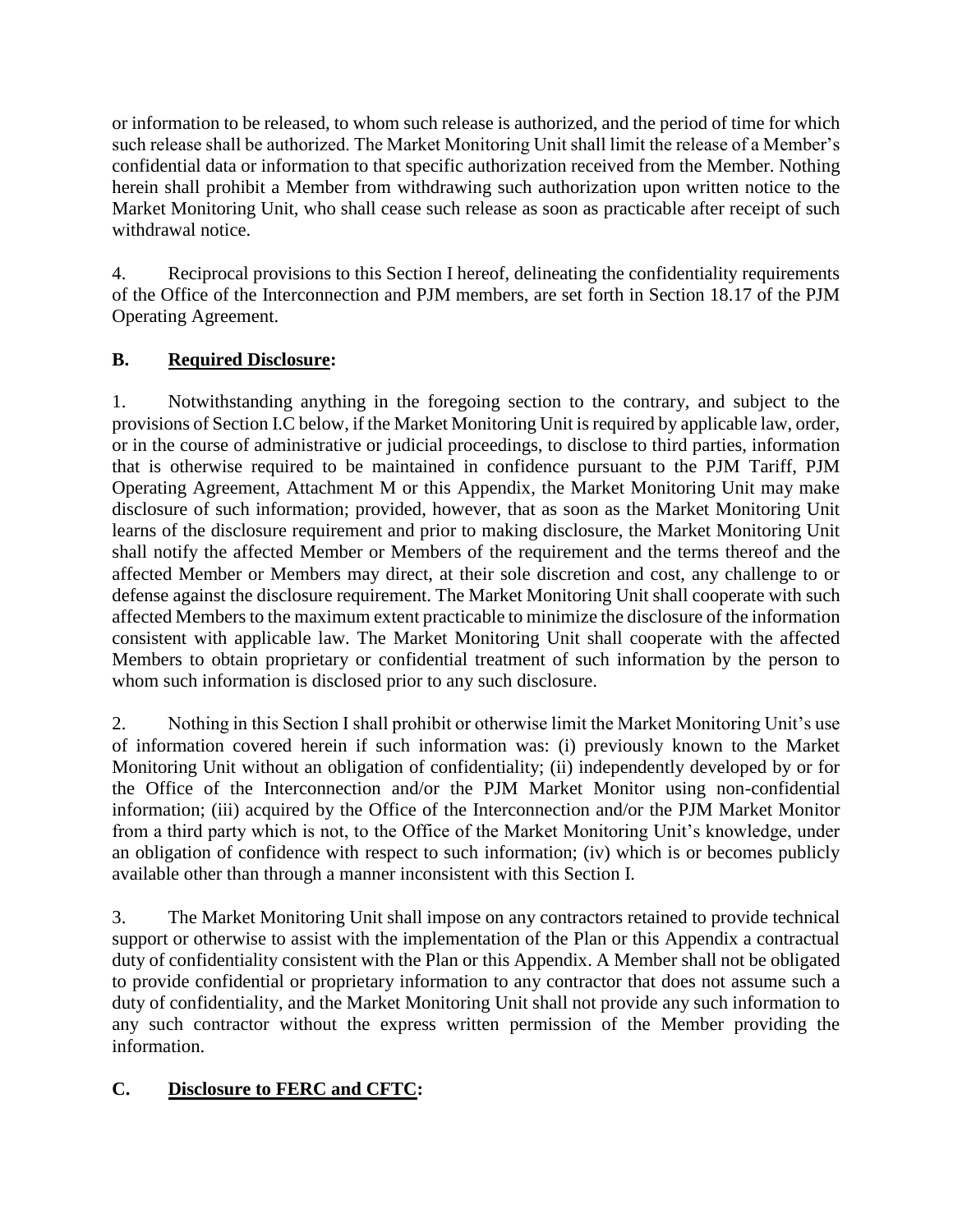1. Notwithstanding anything in this Section I to the contrary, if the FERC, the Commodity Futures Trading Commission ("CFTC") or the staff of those commissions, during the course of an investigation or otherwise, requests information from the Market Monitoring Unit that is otherwise required to be maintained in confidence pursuant to the PJM Tariff, the PJM Operating Agreement, the Plan or this Appendix, the Market Monitoring Unit shall provide the requested information to the FERC, CFTC or their staff, within the time provided for in the request for information. In providing the information to the FERC or its staff, the Market Monitoring Unit may request, consistent with 18 C.F.R. §§ 1b.20 and 388.112, or to the CFTC or its staff, the Market Monitoring Unit may request, consistent with 17 C.F.R. §§ 11.3 and 145.9, that the information be treated as confidential and non-public by the respective commission and its staff and that the information be withheld from public disclosure. The Market Monitoring Unit shall promptly notify any affected Member(s) if the Market Monitoring Unit receives from the FERC, CFTC or their staff, written notice that the commission has decided to release publicly or has asked for comment on whether such commission should release publicly, confidential information previously provided to a commission Market Monitoring Unit.

2. The foregoing Section I.C.1 shall not apply to requests for production of information under Subpart D of the FERC's Rules of Practice and Procedure (18 CFR Part 385) in proceedings before FERC and its administrative law judges. In all such proceedings, the Office of the Interconnection and/or the Market Monitoring Unit shall follow the procedures in Section I.B.

#### **D. Disclosure to Authorized Commissions:**

1. Notwithstanding anything in this Section I to the contrary, the Market Monitoring Unit shall disclose confidential information, otherwise required to be maintained in confidence pursuant to the PJM Tariff, the PJM Operating Agreement, the Plan or this Appendix, to an Authorized Commission under the following conditions:

(i) The Authorized Commission has provided the FERC with a properly executed Certification in the form attached to the PJM Operating Agreement as Schedule 10A. Upon receipt of the Authorized Commission's Certification, the FERC shall provide public notice of the Authorized Commission's filing pursuant to 18 C.F.R. § 385.2009. If any interested party disputes the accuracy and adequacy of the representations contained in the Authorized Commission's Certification, that party may file a protest with the FERC within 14 days of the date of such notice, pursuant to 18 C.F.R. § 385.211. The Authorized Commission may file a response to any such protest within seven days. Each party shall bear its own costs in connection with such a protest proceeding. If there are material changes in law that affect the accuracy and adequacy of the representations in the Certification filed with the FERC, the Authorized Commission shall, within thirty (30) days, submit an amended Certification identifying such changes. Any such amended Certification shall be subject to the same procedures for comment and review by the FERC as set forth above in this paragraph.

(ii) Neither the Office of the Interconnection nor the Market Monitoring Unit may disclose data to an Authorized Commission during the FERC's consideration of the Certification and any filed protests. If the FERC does not act upon an Authorized Commission's Certification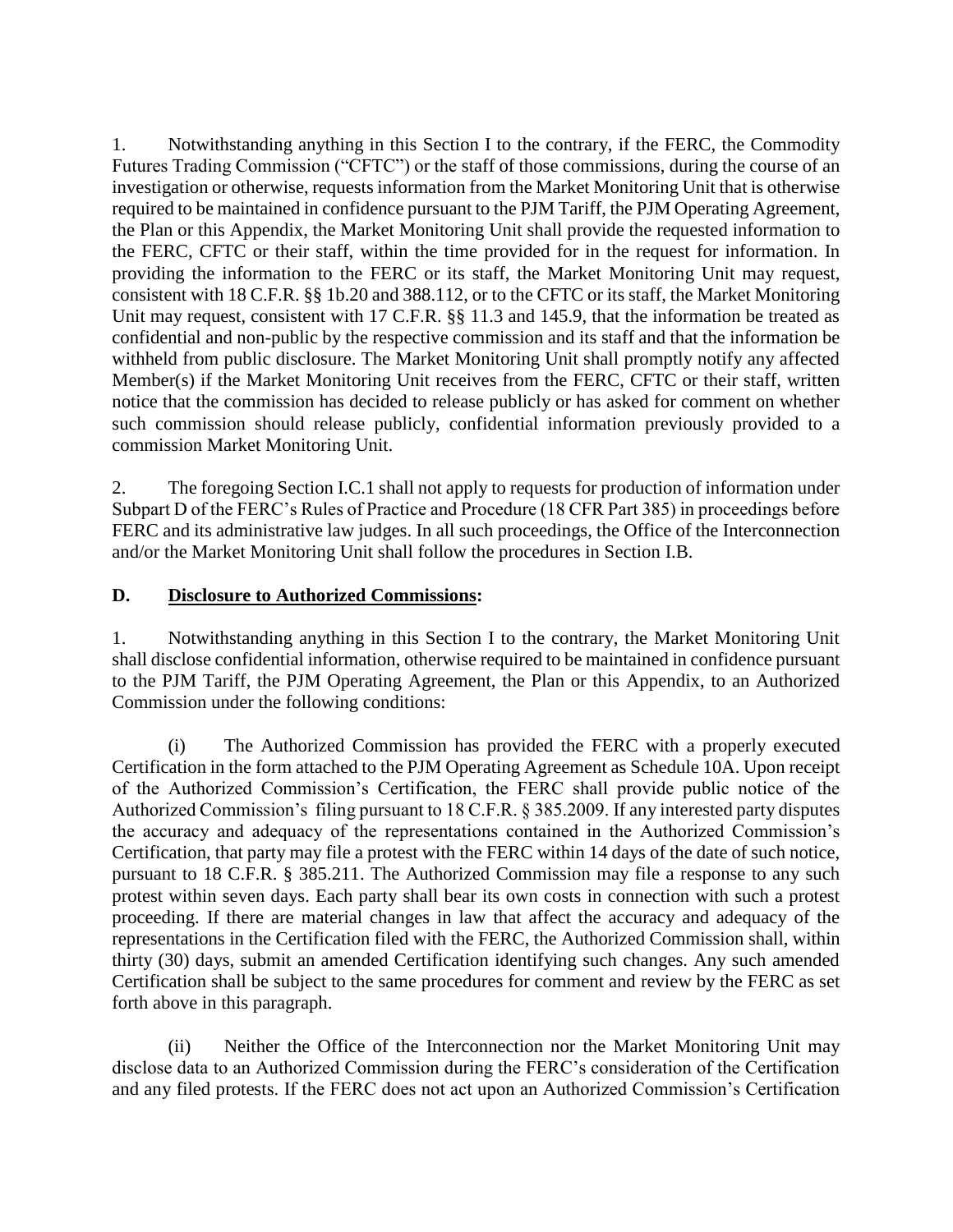within 90 days of the date of filing, the Certification shall be deemed approved and the Authorized Commission shall be permitted to receive confidential information pursuant to this Section I. In the event that an interested party protests the Authorized Commission's Certification and the FERC approves the Certification, that party may not challenge any Information Request made by the Authorized Commission on the grounds that the Authorized Commission is unable to protect the confidentiality of the information requested, in the absence of a showing of changed circumstances.

(iii) Any confidential information provided to an Authorized Commission pursuant to this Section I shall not be further disclosed by the recipient Authorized Commission except by order of the FERC.

(iv) The Market Monitoring Unit shall be expressly entitled to rely upon such Authorized Commission Certifications in providing confidential information to the Authorized Commission, and shall in no event be liable, or subject to damages or claims of any kind or nature hereunder, due to the ineffectiveness or inaccuracy of such Authorized Commission Certifications.

(v) The Authorized Commission may provide confidential information obtained from the Market Monitoring Unit to such of its employees, attorneys and contractors as needed to examine or handle that information in the course and scope of their work on behalf of the Authorized Commission, provided that (a) the Authorized Commission has internal procedures in place, pursuant to the Certification, to ensure that each person receiving such information agrees to protect the confidentiality of such information (such employees, attorneys or contractors to be defined hereinafter as "Authorized Persons"); (b) the Authorized Commission provides, pursuant to the Certification, a list of such Authorized Persons to the Office of the Interconnection and the Market Monitoring Unit and updates such list, as necessary, every ninety (90) days; and (c) any third-party contractors provided access to confidential information sign a nondisclosure agreement in the form attached to the PJM Operating Agreement as Schedule 10 before being provided access to any such confidential information.

2. The Market Monitoring Unit may, in the course of discussions with an Authorized Person, orally disclose information otherwise required to be maintained in confidence, without the need for a prior Information Request. Such oral disclosures shall provide enough information to enable the Authorized Person or the Authorized Commission with which that Authorized Person is associated to determine whether additional Information Requests are appropriate. The Market Monitoring Unit will not make any written or electronic disclosures of confidential information to the Authorized Person pursuant to this Section I.D.2. In any such discussions, the Market Monitoring Unit shall ensure that the individual or individuals receiving such confidential information are Authorized Persons as defined herein, orally designate confidential information that is disclosed, and refrain from identifying any specific Affected Member whose information is disclosed. The Market Monitoring Unit shall also be authorized to assist Authorized Persons in interpreting confidential information that is disclosed. The Market Monitoring Unit shall provide any Affected Member with oral notice of any oral disclosure immediately, but not later than one (1) Business Day after the oral disclosure. Such oral notice to the Affected Member shall include the substance of the oral disclosure, but shall not reveal any confidential information of any other Member and must be received by the Affected Member before the name of the Affected Member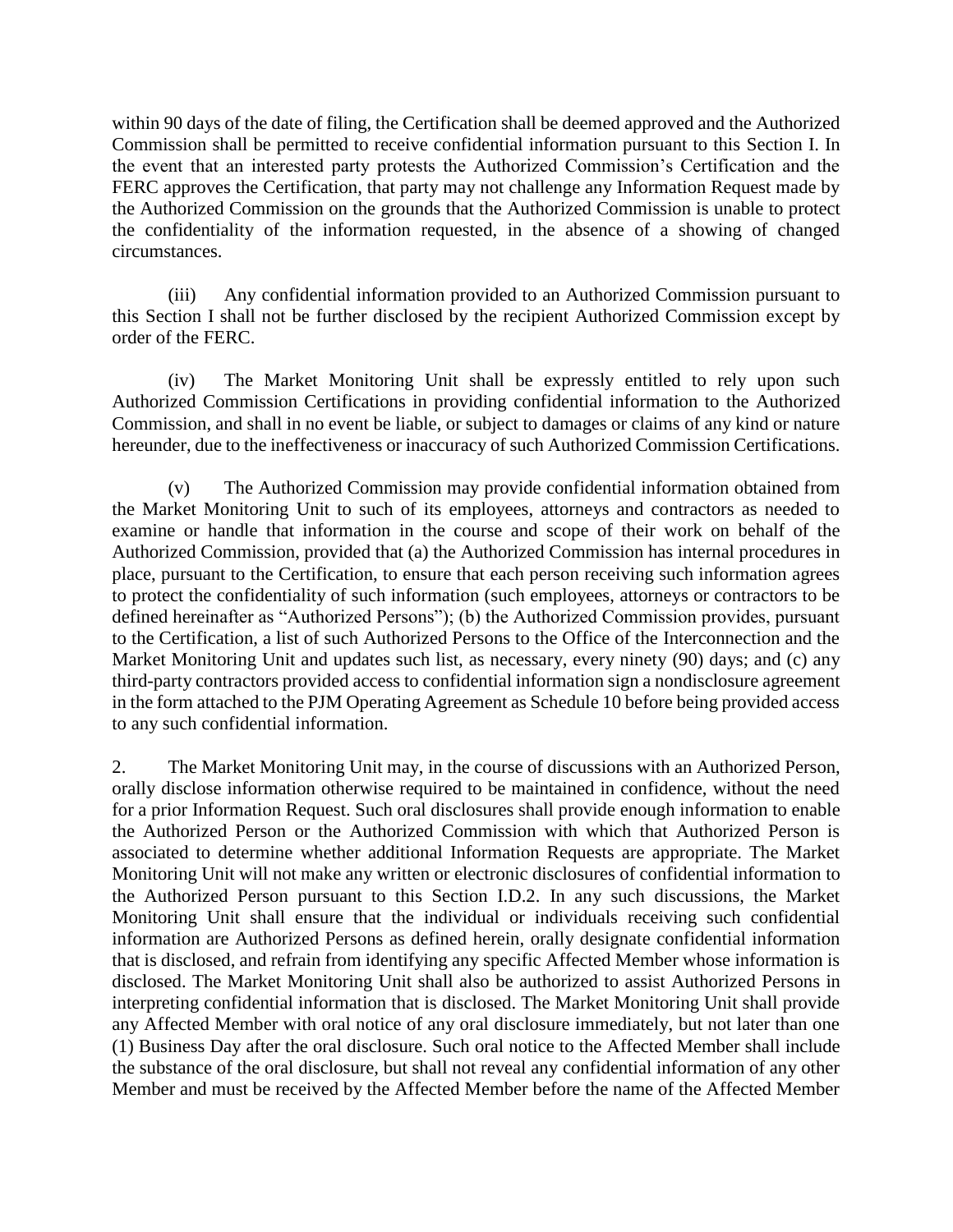is released to the Authorized Person; provided however, disclosure of the identity of the Affected Party must be made to the Authorized Commission with which the Authorized Person is associated within two (2) Business Days of the initial oral disclosure.

3. As regards Information Requests:

(i) Information Requests to the Office of the Interconnection and/or Market Monitoring Unit by an Authorized Commission shall be in writing, which shall include electronic communications, addressed to the Market Monitoring Unit, and shall: (a) describe the information sought in sufficient detail to allow a response to the Information Request; (b) provide a general description of the purpose of the Information Request; (c) state the time period for which confidential information is requested; and (d) re-affirm that only Authorized Persons shall have access to the confidential information requested. The Market Monitoring Unit shall provide an Affected Member with written notice, which shall include electronic communication, of an Information Request by an Authorized Commission as soon as possible, but not later than two (2) Business Days after the receipt of the Information Request.

(ii) Subject to the provisions of Section I.D.3(iii) below, the Market Monitoring Unit shall supply confidential information to the Authorized Commission in response to any Information Request within five (5) Business Days of the receipt of the Information Request, to the extent that the requested confidential information can be made available within such period; provided however, that in no event shall confidential information be released prior to the end of the fourth (4th) Business Day without the express consent of the Affected Member. To the extent that the Market Monitoring Unit cannot reasonably prepare and deliver the requested confidential information within such five (5) day period, it shall, within such period, provide the Authorized Commission with a written schedule for the provision of such remaining confidential information. Upon providing confidential information to the Authorized Commission, the Market Monitoring Unit shall either provide a copy of the confidential information to the Affected Member(s), or provide a listing of the confidential information disclosed; provided, however, that the Market Monitoring Unit shall not reveal any Member's confidential information to any other Member.

(iii) Notwithstanding Section I.D.3(ii), above, should the Office of the Interconnection, the Market Monitoring Unit or an Affected Member object to an Information Request or any portion thereof, any of them may, within four (4) Business Days following the Market Monitoring Unit's receipt of the Information Request, request, in writing, a conference with the Authorized Commission to resolve differences concerning the scope or timing of the Information Request; provided, however, nothing herein shall require the Authorized Commission to participate in any conference. Any party to the conference may seek assistance from FERC staff in resolution of the dispute or terminate the conference process at any time. Should such conference be refused or terminated by any participant or should such conference not resolve the dispute, then the Office of the Interconnection, Market Monitoring Unit, or the Affected Member may file a complaint with the FERC pursuant to Rule 206 objecting to the Information Request within ten (10) Business Days following receipt of written notice from any conference participant terminating such conference. Any complaints filed at the FERC objecting to a particular Information Request shall be designated by the party as a "fast track" complaint and each party shall bear its own costs in connection with such FERC proceeding. The grounds for such a complaint shall be limited to the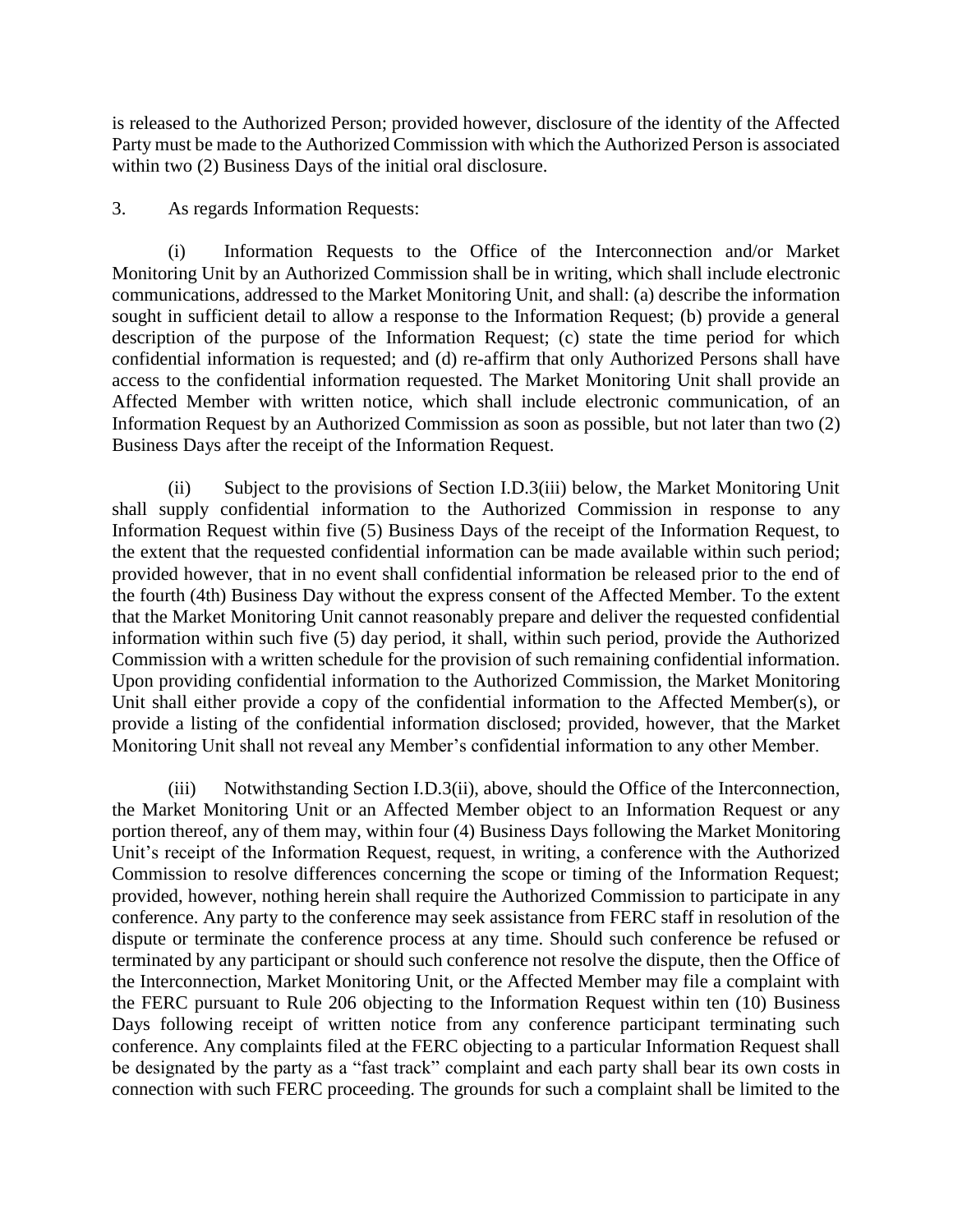following: (a) the Authorized Commission is no longer able to preserve the confidentiality of the requested information due to changed circumstances relating to the Authorized Commission's ability to protect confidential information arising since the filing of or rejection of a protest directed to the Authorized Commission's Certification; (b) complying with the Information Request would be unduly burdensome to the complainant, and the complainant has made a good faith effort to negotiate limitations in the scope of the requested information; or (c) other exceptional circumstances exist such that complying with the Information Request would result in harm to the complainant. There shall be a presumption that "exceptional circumstances," as used in the prior sentence, does not include circumstances in which an Authorized Commission has requested wholesale market data (or Market Monitoring Unit workpapers that support or explain conclusions or analyses) generated in the ordinary course and scope of the operations of the Market Monitoring Unit. There shall be a presumption that circumstances in which an Authorized Commission has requested personnel files, internal emails and internal company memos, analyses and related work product constitute "exceptional circumstances" as used in the prior sentence. If no complaint challenging the Information Request is filed within the ten (10) day period defined above, the Office of the Interconnection and/or Market Monitoring Unit shall utilize its best efforts to respond to the Information Request promptly. If a complaint is filed, and the Commission does not act on that complaint within ninety (90) days, the complaint shall be deemed denied and the Market Monitoring Unit shall use its best efforts to respond to the Information Request promptly.

(iv) Any Authorized Commission may initiate appropriate legal action at the FERC within ten (10) Business Days following receipt of information designated as "Confidential," challenging such designation. Any complaints filed at FERC objecting to the designation of information as "Confidential" shall be designated by the party as a "fast track" complaint and each party shall bear its own costs in connection with such FERC proceeding. The party filing such a complaint shall be required to prove that the material disclosed does not merit "Confidential" status because it is publicly available from other sources or contains no trade secret or other sensitive commercial information (with "publicly available" not being deemed to include unauthorized disclosures of otherwise confidential data).

4. In the event of any breach of confidentiality of information disclosed pursuant to an Information Request by an Authorized Commission or Authorized Person:

(i) The Authorized Commission or Authorized Person shall promptly notify the Market Monitoring Unit, who shall, in turn, promptly notify any Affected Member of any inadvertent or intentional release, or possible release, of confidential information provided pursuant to this Section I.

(ii) The Office Market Monitoring Unit shall terminate the right of such Authorized Commission to receive confidential information under this Section I upon written notice to such Authorized Commission unless: (i) there was no harm or damage suffered by the Affected Member; or (ii) similar good cause is shown. Any appeal of the Market Monitoring Unit's actions under this Section I shall be to Commission. An Authorized Commission shall be entitled to reestablish its certification as set forth in Section I.D.1 by submitting a filing with the Commission showing that it has taken appropriate corrective action. If the Commission does not act upon an Authorized Commission's recertification filing with sixty (60) days of the date of the filing, the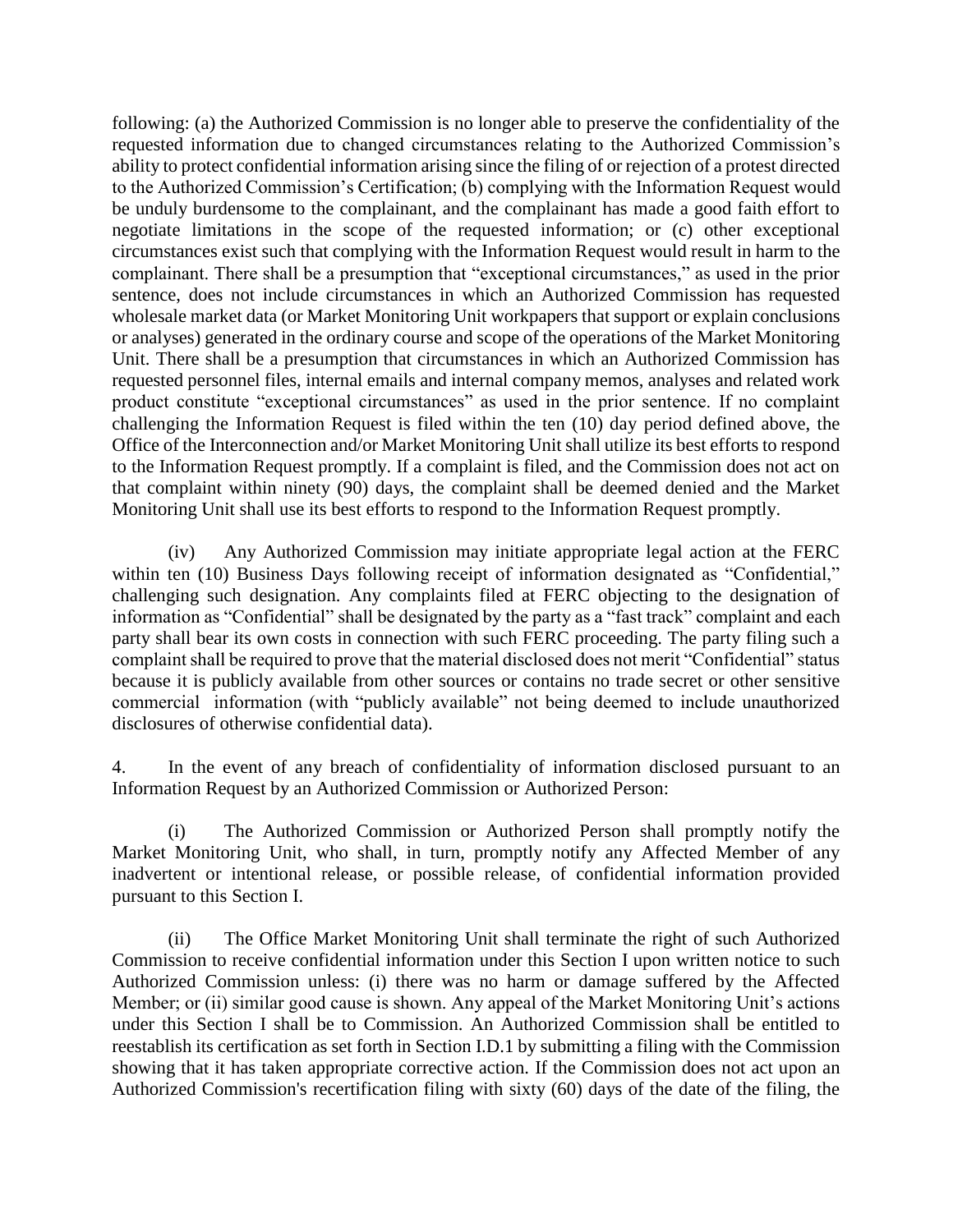recertification shall be deemed approved and the Authorized Commission shall be permitted to receive confidential information pursuant to this section.

(iii) The Office of the Interconnection, the Market Monitoring Unit, and/or the Affected Member shall have the right to seek and obtain at least the following types of relief: (a) an order from the FERC requiring any breach to cease and preventing any future breaches; (b) temporary, preliminary, and/or permanent injunctive relief with respect to any breach; and (c) the immediate return of all confidential information to the Market Monitoring Unit.

(iv) No Authorized Person or Authorized Commission shall have responsibility or liability whatsoever under this section for any and all liabilities, losses, damages, demands, fines, monetary judgments, penalties, costs and expenses caused by, resulting from, or arising out of or in connection with the release of confidential information to persons not authorized to receive it, provided that such Authorized Person is an agent, servant, employee or member of an Authorized Commission at the time of such unauthorized release. Nothing in this Section I.D.4(iv) is intended to limit the liability of any person who is not an agent, servant, employee or member of an Authorized Commission at the time of such unauthorized release for any and all economic losses, damages, demands, fines, monetary judgments, penalties, costs and expenses caused by, resulting from, or arising out of or in connection with such unauthorized release.

(v) Any dispute or conflict requesting the relief in Section I.D.4(ii) or I.D.4(iii)(a) above, shall be submitted to the FERC for hearing and resolution. Any dispute or conflict requesting the relief in Section I.D.4(iii)(c) above may be submitted to FERC or any court of competent jurisdiction for hearing and resolution.

#### **E. Market Monitoring:**

1. Subject to the requirements of Section E.2, the Market Monitoring Unit may release confidential information of Public Service Electric & Gas Company ("PSE&G"), Consolidated Edison Company of New York ("ConEd"), and their affiliates, and the confidential information of any Member regarding generation and/or transmission facilities located within the PSE&G Zone to the New York Independent System Operator, Inc. ("New York ISO"), the market monitoring unit of New York ISO and the New York ISO Market Advisor to the limited extent that the Office of the Interconnection or the Market Monitoring Unit determines necessary to carry out the responsibilities of PJM, New York ISO or the market monitoring units of the Office of the Interconnection and the New York ISO under FERC Opinion No. 476 (see Consolidated Edison Company v. Public Service Electric and Gas Company, et al., 108 FERC ¶ 61,120, at P 215 (2004)) to conduct joint investigations to ensure that gaming, abuse of market power, or similar activities do not take place with regard to power transfers under the contracts that are the subject of FERC Opinion No. 476.

2. The Market Monitoring Unit may release a Member's confidential information pursuant to Section I.E.1 to the New York ISO, the market monitoring unit of the New York ISO and the New York ISO Market Advisor only if the New York ISO, the market monitoring unit of the New York ISO and the New York ISO Market Advisor are subject to obligations limiting the disclosure of such information that are equivalent to or greater than the limitations on disclosure specified in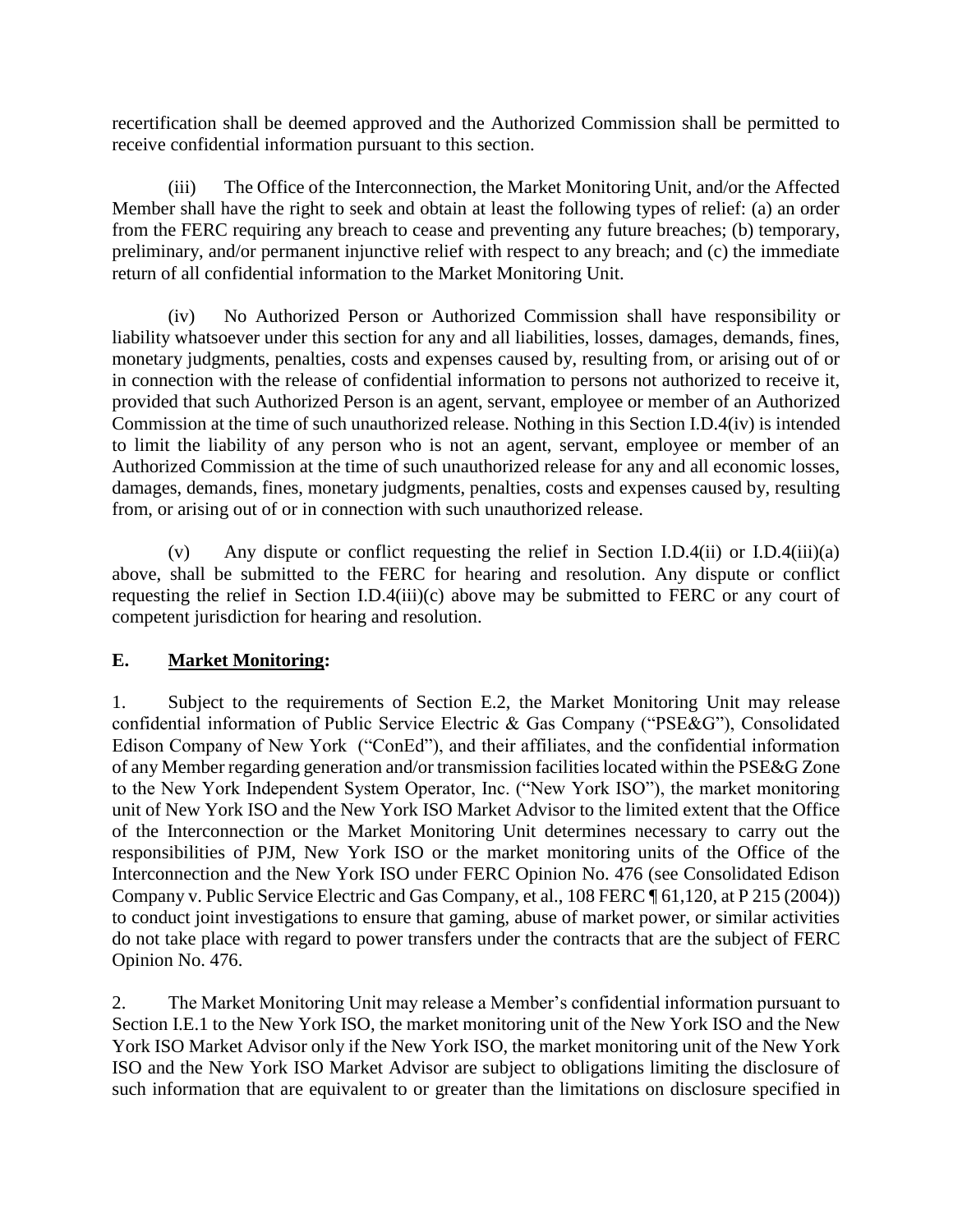this Section I.E. Information received from the New York ISO, the market monitoring unit of the New York ISO, or the New York ISO Market Advisor under Section I.E.1 that is designated as confidential shall be protected from disclosure in accordance with this Section I.E.

# **II. DEVELOPMENT OF INPUTS FOR PROSPECTIVE MITIGATION**

# **A. Offer Price Caps:**

1. The Market Monitor or his designee shall advise the Office of the Interconnection whether it believes that the cost references, methods and rules included in the Cost Development Guidelines are accurate and appropriate, as specified in the PJM Manuals.

2. The Market Monitoring Unit shall review the incremental costs (defined in Section 6.4.2 of Schedule 1of the Operating Agreement) included in the Offer Price Cap of a generating unit in order to ensure that the Market Seller has correctly applied the Cost Development Guidelines, including its PJM-approved Fuel Cost Policy, and that the level of the Offer Price Cap is otherwise acceptable. The Market Monitoring Unit shall inform PJM if it believes a Market Seller has submitted a cost-based offer that is not compliant with these criteria and whether it recommends that PJM assess the applicable penalty therefor, pursuant to Schedule 2 of the Operating Agreement.

3. On or before the 21st day of each month, the Market Monitoring Unit shall calculate in accordance with the applicable criteria whether each generating unit with an offer cap calculated under Section 6.4.2 of Schedule 1 of the Operating Agreement is eligible to include an adder based on Frequently Mitigated Unit or Associated Unit status, and shall issue a written notice of the applicable adder, with a copy to the Office of the Interconnection, to the Market Seller for each unit that meets the criteria for Frequently Mitigated Unit or Associated Unit status.

4. Notwithstanding the number of jointly pivotal suppliers in any hour, if the Market Monitoring Unit determines that a reasonable level of competition will not exist based on an evaluation of all facts and circumstances, it may propose to the Commission the removal of offer-capping suspensions otherwise authorized by Section 6.4 of Schedule 1 of the Operating Agreement. Such proposals shall take effect upon Commission acceptance of the Market Monitoring Unit's filing.

5. The Market Monitoring Unit shall review all Fuel Cost Policies submitted by Market Sellers for market power concerns. The Market Monitoring Unit shall communicate its determination regarding these criteria to PJM and the Market Seller pursuant to the process further described in PJM Manual 15.

# **B. Minimum Generator Operating Parameters:**

1. For the 2014/2015 through 2017/2018 Delivery Years, the Market Monitoring Unit shall provide to the Office of the Interconnection a table of default unit class specific parameter limits to be known as the "Parameter Limited Schedule Matrix" to be included in Section 6.6(c) of Schedule 1 of the Operating Agreement. The Parameter Limited Schedule Matrix shall include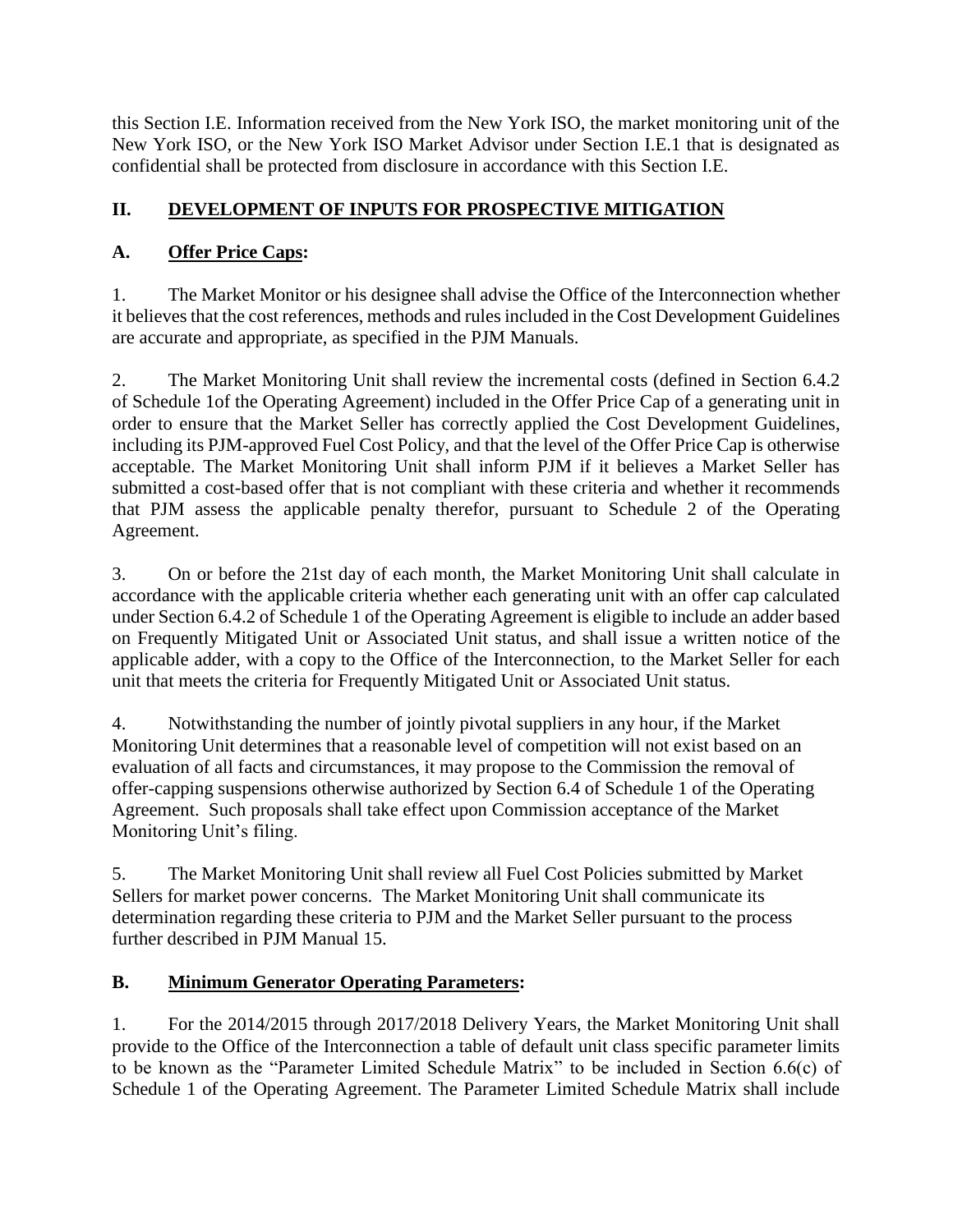default values on a unit-type basis as specified in Section 6.6(c). The Market Monitoring Unit shall review the Parameter Limited Schedule Matrix annually, and, in the event it determines that revision is appropriate, shall provide a revised matrix to the Office of the Interconnection by no later than December 31 prior to the annual enrollment period.

2. The Market Monitoring Unit shall notify Market Sellers of generating units and the Office of the Interconnection no later than April 1 of its determination of market power concerns raised regarding each request for a period exception or persistent exception to a value specified in the Parameter Limited Schedule Matrix or the parameters defined in Section 6.6 of Schedule 1 of the Operating Agreement and the PJM Manuals, provided that the Market Monitoring Unit receives such request by no later than February 28.

If, prior to the scheduled termination date, a Market Seller submits a request to modify a temporary exception, the Market Monitoring Unit shall review such request using the same standard utilized to evaluate period exception and persistent exception requests, and shall provide its determination of whether the request raises market power concerns, and, if so, any modifications that would alleviate those concerns, to the Market Seller, with a copy to Office of the Interconnection, by no later than 15 Business Days from the date of the modification request.

3. When a Market Seller notifies the Market Monitoring Unit of a material change to the facts relied upon by the Market Monitoring Unit and/or the Office of the Interconnection to support a parameter limited schedule period or persistent exception, the Market Monitoring Unit shall make a determination, and provide written notification to the Office of the Interconnection and the Market Seller, of any change to its determination regarding the exemption request, based on the material change in facts, by no later than 15 Business Days after receipt of such notice.

4. The Market Monitoring Unit shall notify the Office of the Interconnection of any risk premium to which it and a Market Seller owning or operating nuclear generation resource agree or its determination if agreement is not obtained. If a Market Seller submits a risk premium for its nuclear generation resource that is inconsistent with its agreement or inconsistent with the Market Monitoring Unit's determination regarding such risk premium, the Market Monitoring Unit may exercise its powers to inform Commission staff of its concerns pursuant to Attachment M.

### **C. RPM Must-Offer Requirement:**

1. The Market Monitoring Unit shall maintain, post on its website and provide to the Office of the Interconnection prior to each RPM Auction (updated, as necessary, on at least a quarterly basis), a list of Existing Generation Capacity Resources located in the PJM Region that are subject to the RPM must-offer requirement set forth in Section 6.6 of Attachment DD.

2. The Market Monitoring Unit shall evaluate requests submitted by Capacity Market Sellers for a determination that a Generation Capacity Resource, or any portion thereof, be removed from Capacity Resource status or exempted from status as a Generation Capacity Resource subject to Section II.C.1 above and inform both the Capacity Market Seller and the Office of the Interconnection of such determination in writing by no later ninety (90) days prior to the commencement of the offer period for the applicable RPM Auction. A Generation Capacity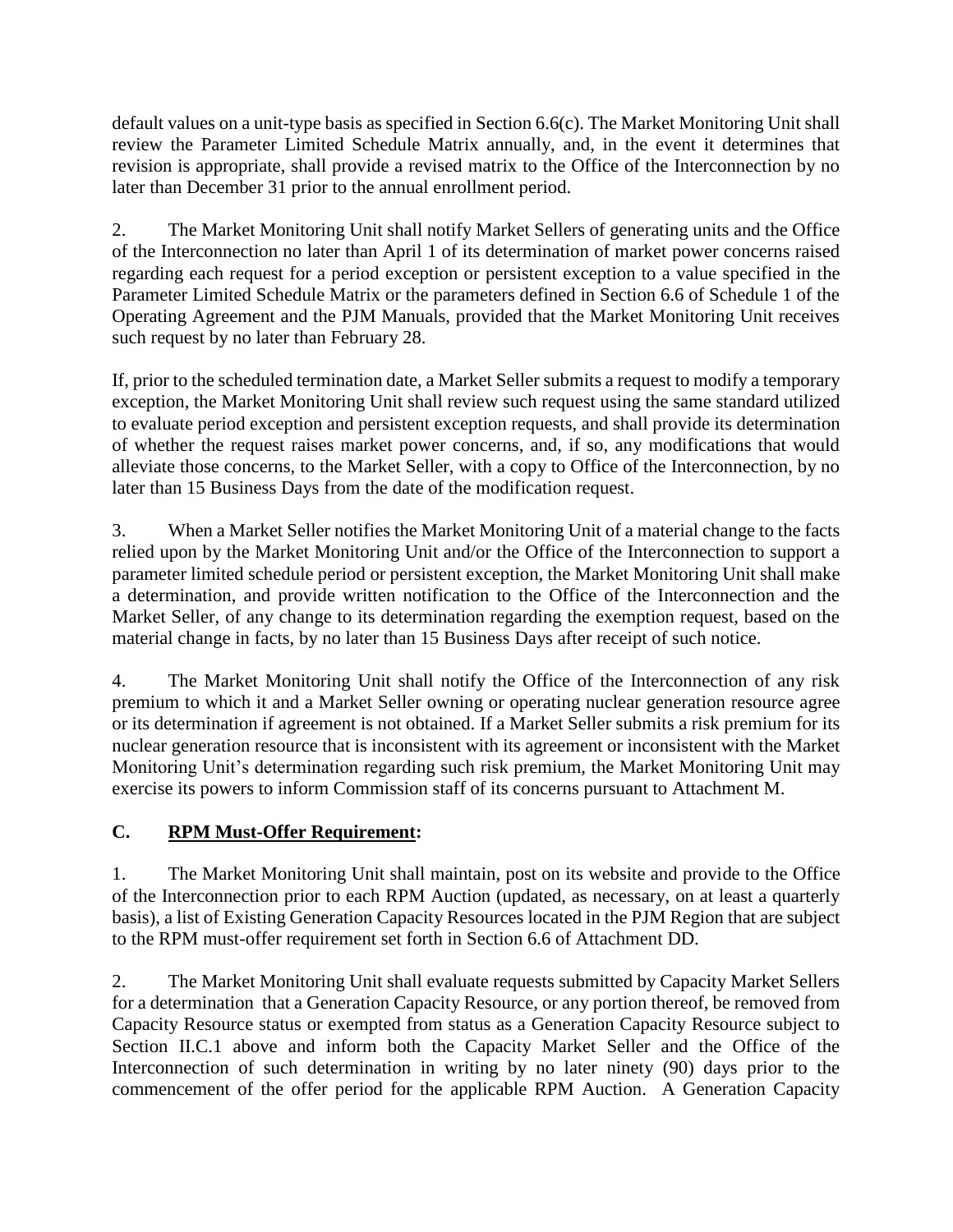Resource located in the PJM Region shall not be removed from Capacity Resource status to the extent the resource is committed to service of PJM loads as a result of an RPM Auction, FRR Capacity Plan, Locational UCAP transaction and/or by designation as a replacement resource under this Attachment DD.

3. The Market Monitoring Unit shall evaluate the data and documentation provided to it by a potential Capacity Market Seller to establish the EFORd to be included in a Sell Offer applicable to each resource pursuant to Section 6.6(b) of Attachment DD. If a Capacity Market Seller timely submits a request for an alternative maximum level of EFORd that may be used in a Sell Offer for RPM Auctions held prior to the date on which the final EFORds used for a Delivery Year are posted, the Market Monitoring Unit shall attempt to reach agreement with the Capacity Market Seller on the alternate maximum level of the EFORd by no later than ninety (90) days prior to the commencement of the offer period for the Base Residual Auction for the applicable Delivery Year. By no later than ninety (90) days prior to the commencement of the offer period for the Base Residual Auction for the applicable Delivery Year, the Market Monitoring Unit shall notify the Office of the Interconnection in writing, notifying the Capacity Market Seller by copy of the same, of any alternative maximum EFORd to which it and the Capacity Market Seller agree or its determination of the alternative maximum EFORd if agreement is not obtained.

4. The Market Monitoring Unit shall consider the documentation provided to it by a potential Capacity Market Seller pursuant to Section 6.6 of Attachment DD, and determine whether a resource owned or controlled by such Capacity Market Seller meets the criteria to qualify for an exception to the RPM must-offer requirement because the resource (i) is reasonably expected to be physically unable to participate in the relevant auction; (ii) has a financially and physically firm commitment to an external sale of its capacity; or (iii) was interconnected to the Transmission System as an Energy Resource and not subsequently converted to a Capacity Resource. The Market Monitoring Unit shall notify the Capacity Market Seller and the Office of the Interconnection of its determination by no later than ninety (90) days prior to the commencement of the offer period for the applicable RPM Auction.

In order to establish that a resource is reasonably expected to be physically unable to participate in the relevant auction as set forth in (i) above, the Capacity Market Seller must demonstrate that:

A. It has a documented plan in place to retire the resource prior to or during the Delivery Year, and has submitted a notice of Deactivation to the Office of the Interconnection consistent with Section 113.1 of the PJM Tariff, without regard to whether the Office of the Interconnection has requested the Capacity Market Seller to continue to operate the resource beyond its desired deactivation date in accordance with Section 113.2 of the PJM Tariff for the purpose of maintaining the reliability of the PJM Transmission System and the Capacity Market Seller has agreed to do so;

B. Significant physical operational restrictions cause long term or permanent changes to the installed capacity value of the resource, or the resource is under major repair that will extend into the applicable Delivery Year, that will result in the imposition of RPM performance penalties pursuant to Attachment DD of the PJM Tariff;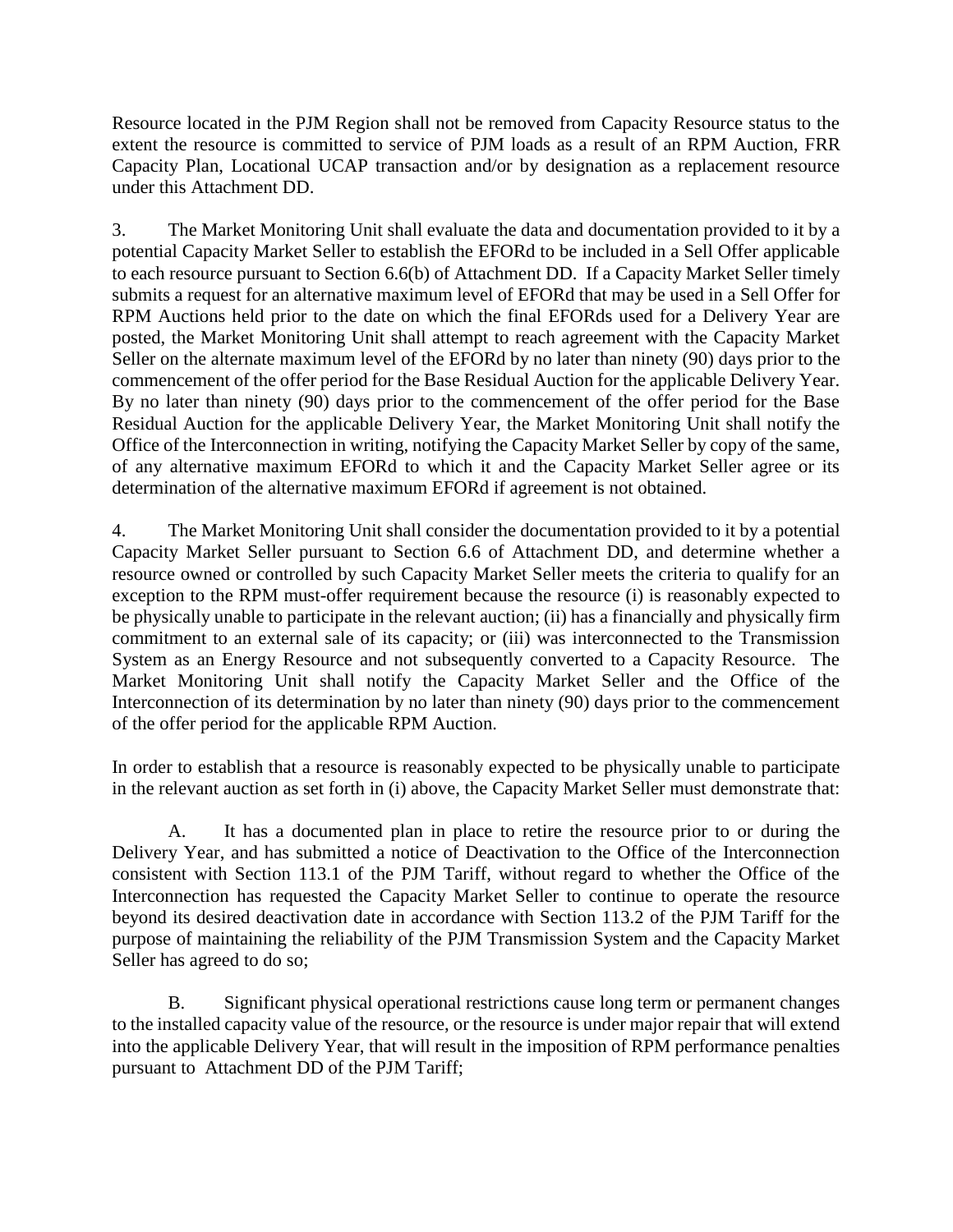C. The Capacity Market Seller is involved in an ongoing regulatory proceeding (e.g. – regarding potential environmental restrictions) specific to the resource and has received an order, decision, final rule, opinion or other final directive from the regulatory authority that will result in the retirement of the resource; or,

D. A resource considered an Existing Generating Capacity Resource because it cleared an RPM Auction for a Delivery Year prior to the Delivery Year of the relevant auction, but which is not yet in service, is unable to achieve full commercial operation prior to the Delivery Year of the relevant auction. The Capacity Market Seller must submit to the Office of the Interconnection and the Market Monitoring Unit a written sworn, notarized statement of a corporate officer certifying that the resource will not be in full commercial operation prior to the referenced Delivery Year.

5. If a Capacity Market Seller submits for the portion of a Generation Capacity Resource that it owns or controls, and the Office of Interconnection accepts, a Sell Offer (i) at a level of installed capacity that the Market Monitoring Unit believes is inconsistent with the level established under Section 5.6.6 of Attachment DD of the PJM Tariff, (ii) at a level of installed capacity inconsistent with its determination of eligibility for an exception listed in Section II.C.4 above, or (iii) a maximum EFORd that the Market Monitoring Unit believes is inconsistent with the maximum level determined under Section II.C.3 of this Appendix, the Market Monitoring Unit may exercise its powers to inform Commission staff of its concerns and/or request a determination from the Commission that would require the Generation Capacity Resource to submit a new or revised Sell Offer, notwithstanding any determination to the contrary made under Section 6.6 of Attachment DD.

The Market Monitoring Unit shall also consider the documentation provided by the Capacity Market Seller pursuant to Section 6.6 of Attachment DD, for generation resources for which the Office of the Interconnection has not approved an exception to the RPM must-offer requirement as set forth in Section 6.6(g) of Attachment DD, to determine whether the Capacity Market Seller's failure to offer part or all of one or more generation resources into an RPM Auction would result in an increase of greater than five percent in any Zonal Capacity Price determined through such auction as required by Section 6.6(i) of Attachment DD, and shall inform both the Capacity Maret Seller and the Office of the Interconnection of its determination by no later than two (2) Business Days after the close of the offer period for the applicable RPM Auction.

#### **D. Unit Specific Minimum Sell Offers:**

1. If a Capacity Market Seller timely submits an exemption or exception request under Section 5.14(h) of Attachment DD, with all of the required supporting documentation as, the Market Monitoring Unit shall review the request and documentation and shall provide in writing to the Capacity Market Seller and the Office of the Interconnection by no later than forty five (45) days after receipt of the exemption or exception request its determination whether it believes the requested exemption or exception should be granted in accordance with the standards and criteria set forth in section 5.14(h). If the Market Monitoring Unit determines that the Sell Offer proposed in a Unit-Specific Exception request raises market power concerns, it shall advise the Capacity Market Seller of the minimum Sell Offer in the relevant auction that would not raise market power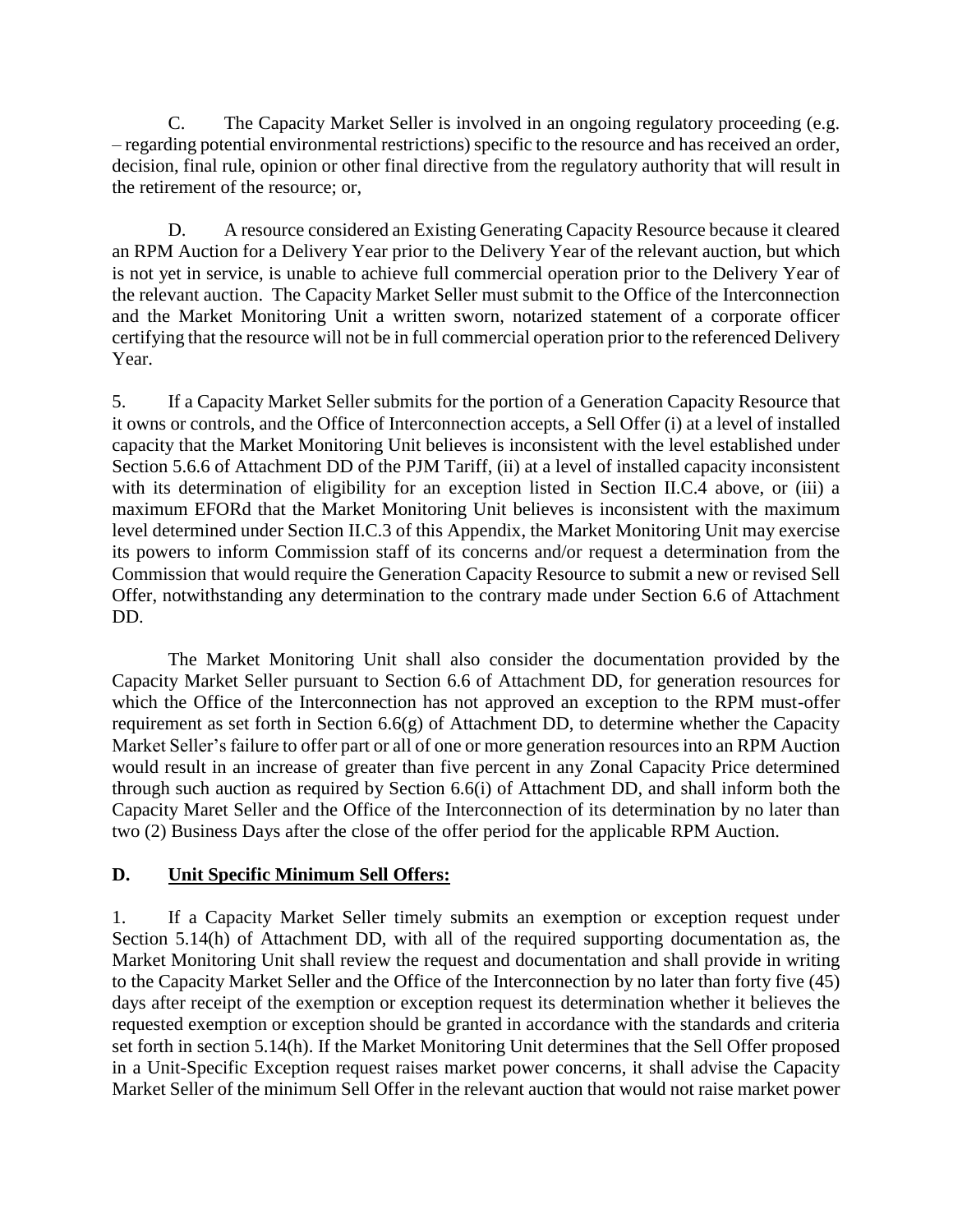concerns, with such calculation based on the data and documentation received, by no later than forty five (45) days after receipt of the request.

2. All information submitted to the Office of the Interconnection or the Market Monitoring Unit by a Market Participant is subject to verification by the Market Monitoring Unit.

3. In the event that the Market Monitoring Unit reasonably believes that a request for a Self-Supply Exemption, a Competitive Exemption, a Public Power Entity Exemption, or a Renewable Portfolio Standard Exemption that has been granted contains fraudulent or material misrepresentations or omissions such that the Capacity Market Seller would not have been eligible for the exemption from being a Capacity Resource with Actionable Subsidy for that Capacity Resource had the request not contained such misrepresentations or omissions, then it shall notify the Office of the Interconnection and Capacity Market Seller of its findings and provide the Office of the Interconnection with all of the data and documentation supporting its findings, and may take any other action required or permitted under Attachment M.

## **E. Market Seller Offer Caps:**

1. Based on the data and calculations submitted by the Capacity Market Sellers for each Existing Generation Capacity Resource and the formulas specified in Section 6.7(d) of Attachment DD, the Market Monitoring Unit shall calculate the Market Seller Offer Cap for each such resource and provide it to the Capacity Market Seller and the Office of the Interconnection by no later than ninety (90) days before the commencement of the offer period for the applicable RPM Auction (except for the Base Residual Auction associated with the 2024/2025 Delivery Year for which the deadline shall be October 7, 2022).

2. The Market Monitoring Unit must attempt to reach agreement with the Capacity Market Seller on the appropriate level of the Market Seller Offer Cap by no later than ninety (90) days prior to the commencement of the offer period for the applicable RPM Auction (except for the Base Residual Auction associated with the 2024/2025 Delivery Year for which the deadline shall be October 7, 2022). If such agreement cannot be reached, then the Market Monitoring Unit shall inform the Capacity Market Seller and the Office of the Interconnection of its determination of the appropriate level of the Market Seller Offer Cap by no later than ninety (90) days prior to the commencement of the offer period for the applicable RPM Auction (except for the Base Residual Auction associated with the 2024/2025 Delivery Year for which the deadline shall be October 7, 2022), and the Market Monitoring Unit may pursue any action available to it under Attachment M.

3. Nothing herein shall preclude any Capacity Market Seller and the Market Monitoring Unit from agreeing to, nor require either such entity to agree to, an alternative market seller offer cap determined on a mutually agreeable basis. Any such alternative offer cap shall be filed with the Commission for its approval. This provision is duplicated in Section 6.4(a) of Attachment DD.

### **F. Mitigation of Offers from Planned Generation Capacity Resources:**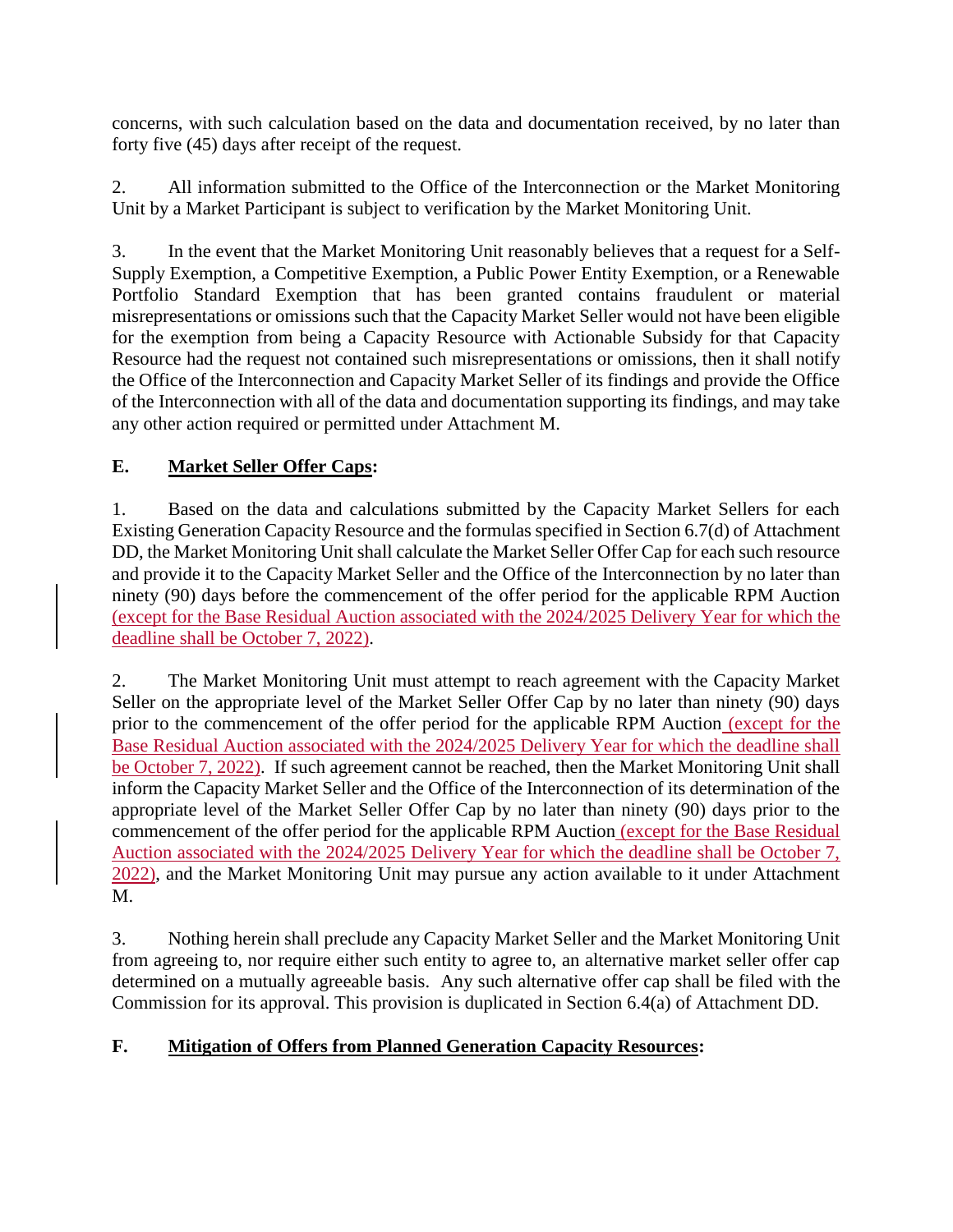Pursuant to Section 6.5 of Attachment DD, the Market Monitoring Unit shall evaluate Sell Offers for Planned Generation Capacity Resources to determine whether market power mitigation should be applied and notify in writing each Capacity Market Seller whose Sell Offer has been determined to be non-competitive and subject to mitigation, with a copy to the Office of the Interconnection, by no later than one (1) Business Day after the close of the offer period for the applicable RPM Auction.

## **G. Data Submission:**

Pursuant to Section 6.7 of Attachment DD, the Market Monitoring Unit may request additional information from any potential auction participant as deemed necessary by the Market Monitoring Unit, including, without limitation, additional cost data on resources in a class that is not otherwise expected to include the marginal price setting resource. All data submitted to the Office of the Interconnection or the Market Monitoring Unit by a Market Participant is subject to verification by the Market Monitoring Unit.

# **H. Determination of Default Avoidable Cost Rates:**

1. The Market Monitoring Unit shall conduct an annual review of the table of default Avoidable Cost Rates included in Section 6.7(c) of Attachment DD and calculated on the bases set forth therein, and determine whether the values included therein need to be updated. If the Market Monitoring Unit determines that the Avoidable Cost Rates need to be updated, it shall provide to the Office of the Interconnection updated values or notice of its determination that updated values are not needed by no later than September  $30<sup>th</sup>$  of each year.

2. The Market Monitoring Unit shall indicate in its posted reports on RPM performance the number of Generation Capacity Resources and megawatts per LDA that use the retirement default Avoidable Cost Rates.

3. If a Capacity Market Seller does not elect to use a default Avoidable Cost Rate and has timely provided to the Market Monitoring Unit its request to apply a unit-specific Avoidable Cost Rate, along with the data described in Section 6.7 of Attachment DD, the Market Monitoring Unit shall calculate the Avoidable Cost Rate and provide a unit-specific value to the Capacity Market Seller for each such resource, and notify the Capacity Market Seller and the Office of the Interconnection in writing by no later than ninety (90) days prior to the commencement of the offer period for the applicable RPM Auction whether it agrees that the unit-specific Avoidable Cost Rate is acceptable. The Capacity Market Seller and Office of the Interconnection's deadlines relating to the submittal and acceptance of a request for a unit-specific Avoidable Cost Rate are delineated in section 6.7(d) of Attachment DD.

### **I. Determination of PJM Market Revenues:**

The Market Monitoring Unit shall calculate the Projected PJM Market Revenues for any Generation Capacity Resource to which the Avoidable Cost Rate is applied pursuant to Section 6.8(d) of Attachment DD, and notify the Capacity Market Seller and the Office of the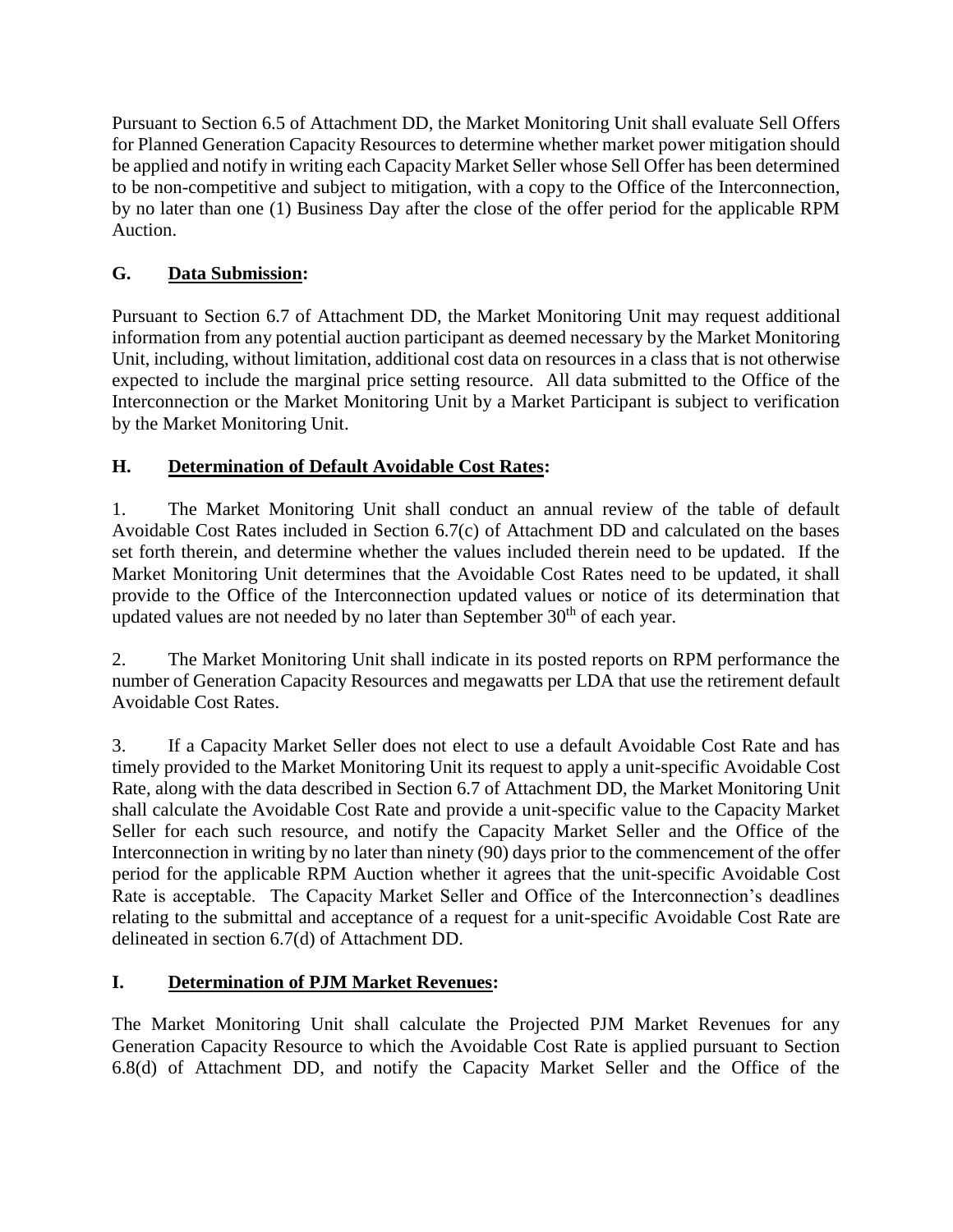Interconnection of its determination in writing by no later than ninety (90) days prior to the commencement of the offer period for the applicable RPM Auction.

#### **J. Determination of Opportunity Costs:**

The Market Monitoring Unit shall review and verify the documentation of prices available to Existing Generation Capacity Resources in markets external to PJM and proposed for inclusion in Opportunity Costs pursuant to Section 6.7(d)(ii) of Attachment DD. The Market Monitoring Unit shall notify, in writing, such Generation Capacity Resource and the Office of the Interconnection if it is dissatisfied with the documentation provided and whether it objects to the inclusion of such Opportunity Costs in a Market Seller Offer by no later than ninety (90) days prior to the commencement of the offer period for the applicable RPM Auction. If such Generation Capacity Resource submits a Market Seller Offer that includes Opportunity Costs that have not been documented and verified to the Market Monitoring Unit's satisfaction, then the Market Monitoring Unit may exercise its powers to inform Commission staff of its concerns and request a determination that would require the Generation Capacity Resource to remove them.

#### **III. BLACKSTART SERVICE**

A. Upon the submission by a Black Start Unit owner of a request for Black Start Service revenue requirements and changes to the Black Start Service revenue requirements for the Black Start Unit, the Black Start Unit owner and the Market Monitoring Unit shall attempt to agree to values on the level of each component included in the Black Start Service revenue requirements by no later than May 14 of each year. The Market Monitoring Unit shall calculate the revenue requirement for each Black Start Unit and provide its calculation to the Office of the Interconnection by no later than May 14 of each year.

B. Pursuant to the terms of Schedule 6A of the PJM Tariff and the PJM Manuals, the Market Monitoring Unit will analyze any requested generator black start cost changes on an annual basis and shall notify the Office of the Interconnection of any costs to which it and the Black Start Unit owner have agreed or the Market Monitoring Unit's determination regarding any cost components to which agreement has not been obtained. If a Black Start Unit owner includes a cost component inconsistent with its agreement or inconsistent with the Market Monitoring Unit's determination regarding such cost component, and the Office of the Interconnection accepts the Black Start Service revenue requirements submitted by the Black Start Unit owner, the Market Monitoring Unit may exercise its powers to inform Commission staff of its concerns and request a determination that would require the Black Start Service generator to utilize the values determined by the Market Monitoring Unit or the Office of the Interconnection or such other values as determined by the Commission.

### **IV. DEACTIVATION RATES**

1. Upon receipt of a notice to deactivate a generating unit under Part V of the PJM Tariff from the Office of the Interconnection forwarded pursuant to Section 113.1 of the PJM Tariff, the Market Monitoring Unit shall analyze the effects of the proposed deactivation with regard to potential market power issues and shall notify the Office of the Interconnection and the generator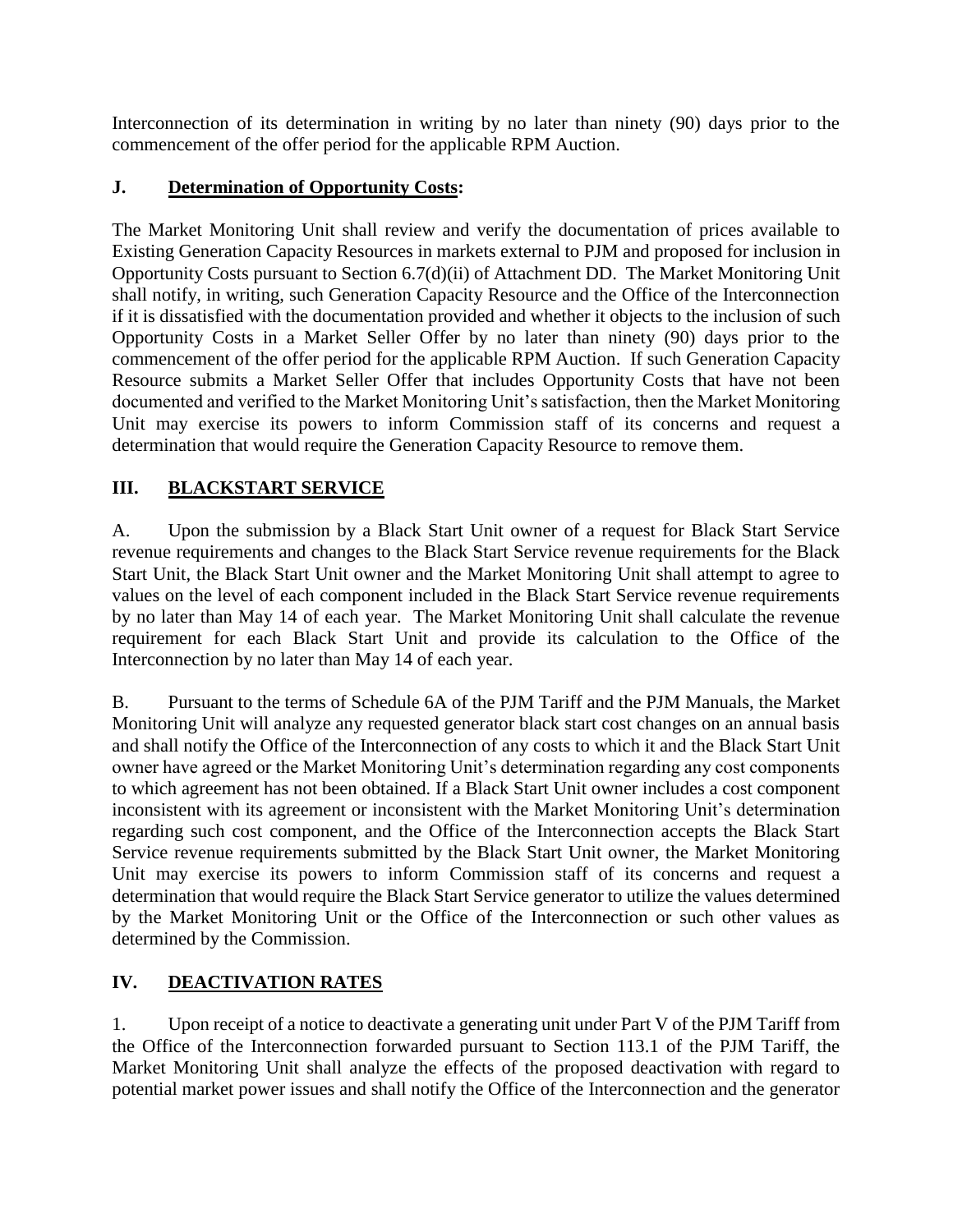owner (of, if applicable, its designated agent) within 30 days of the deactivation request if a market power issue has been identified. Such notice shall include the specific market power impact resulting from the proposed deactivation of the generating unit, as well as an initial assessment of any steps that could be taken to mitigate the market power impact.

2. The Market Monitoring Unit and the generating unit owner shall attempt to come to agreement on the level of each component included in the Deactivation Avoidable Cost Credit. In the case of cost of service filing submitted to the Commission in alternative to the Deactivation Cost Credit, the Market Monitoring Unit shall indicate to the generating unit owner in advance of filing its views regarding the proposed method or cost components of recovery. The Market Monitoring Unit shall notify the Office of the Interconnection of any costs to which it and the generating unit owner have agreed or the Market Monitoring Unit's determination regarding any cost components to which agreement has not been obtained. If a generating unit owner includes a cost component inconsistent with its agreement or inconsistent with the Market Monitoring Unit's determination regarding such cost components, the Market Monitoring Unit may exercise its powers to inform Commission staff of its concerns and seek a determination that would require the Generating unit to include an appropriate cost component. This provision is duplicated in Sections 114 and 119 of Part V of the PJM Tariff.

# **V. OPPORTUNITY COST CALCULATION**

The Market Monitoring Unit shall review requests for opportunity cost compensation under Sections 3.2.3(f-3) and 3.2.3B(h) of Schedule 1 of the Operating Agreement, discuss with the Office of the Interconnection and individual Market Sellers the amount of compensation, and file exercise its powers to inform Commission staff of its concerns and request a determination of compensation as provided by such sections. These requirements are duplicated in Sections 3.2.3(f-3) and 3.2.3B(h) of Schedule 1 of the Operating Agreement.

# **VI. FTR FORFEITURE RULE**

The Market Monitoring Unit shall calculate Transmission Congestion Credits as required under Section 5.2.1(b) of Schedule 1 of the Operating Agreement, including the determination of the identity of the Effective FTR Holder and an evaluation of the overall benefits accrued by an entity or affiliated entities trading in FTRs and Virtual Transactions in the Day-ahead Energy Market, and provide such calculations to the Office of the Interconnection. Nothing in this section shall preclude the Market Monitoring Unit from action to recover inappropriate benefits from the subject activity if the amount forfeited is less than the benefit derived by the Effective FTR Holder. If the Office of the Interconnection imposes a forfeiture of the Transmission Congestion Credit in an amount that the Market Monitoring Unit disagrees with, then it may exercise its powers to inform Commission staff of its concerns and request an adjustment.

### **VII. FORCED OUTAGE RULE**

1. The Market Monitoring Unit shall observe offers submitted in the Day-ahead Energy Market to determine whether all or part of a generating unit's capacity (MW) is designated as Maximum Emergency and (i) such offer in the Real-time Energy Market designates a smaller